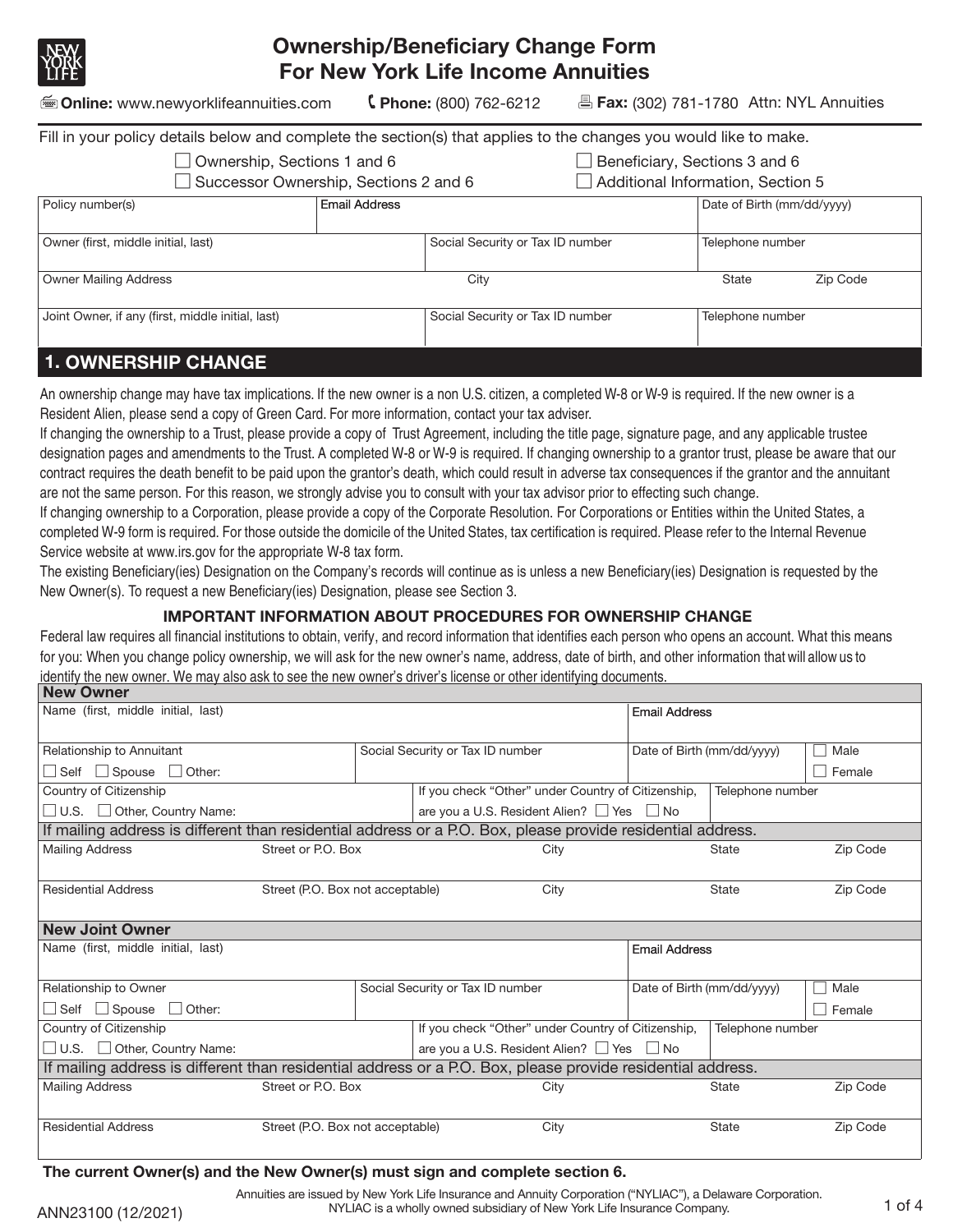#### 2. SUCCESSOR OWNER DESIGNATION OR CHANGE (For Non-Qualified policies only)

If no Successor Owner is named, or if no Successor Owner survives the Owner, and the Owner dies while the Annuitant is living, the Owner's estate becomes the new Owner. If the Owner wishes to name a Successor Owner, or designate a different Successor Owner, the Owner must complete this section. If the Successor Owner becomes the Owner, we will validate all necessary information of the Successor Owner. Any existing Successor Owner designation terminates automatically if ownership is changed, a new Successor Owner is designated, or the Successor Owner dies while the Owner is living.

| <b>New Successor Owner</b>         |                            |        |                              |                           |                  |          |
|------------------------------------|----------------------------|--------|------------------------------|---------------------------|------------------|----------|
| Name (first, middle initial, last) |                            |        |                              | Relationship to Annuitant |                  |          |
|                                    |                            |        |                              |                           |                  |          |
|                                    |                            |        |                              |                           |                  |          |
| Social Security or Tax ID number   | Date of Birth (mm/dd/yyyy) | Male   | Country of Citizenship       |                           | Telephone number |          |
|                                    |                            | Female | $\Box$ Other:<br>$\Box$ U.S. |                           |                  |          |
| <b>Mailing Address</b>             | Street or P.O. Box         |        | City                         |                           | <b>State</b>     | Zip Code |
|                                    |                            |        |                              |                           |                  |          |

#### Please also complete Section 5.

#### **3. BENEFICIARY CHANGE**

The beneficiaries named here will replace all previous beneficiaries. A percentage for each named individual is required. New York Life will pay equal percentages to the named beneficiaries if no percentage is provided. If naming a Trust as the beneficiary, please provide those pages of the Trust that show the name of the Trust, the Trust date, and the name(s) and the signature of the Trustees. Percentages must total 100%.

For Traditional, Roth and SEP IRA Plan Types: Please note that available death benefit payout options differ depending on whether your designated Beneficiary is eligible or non-eligible (determined as of the date of your death) under the Internal Revenue Code ("IRC"). Eligible designated Beneficiaries ("EDBs") are spouses, children under the age of majority, disabled or chronically ill individuals, as determined by the IRC, (including certain trusts for the disabled or chronically ill), or individuals who are not more than 10 years younger than you. All other individual Beneficiaries are non-eligible, and all proceeds must be distributed to them by the end of the 10<sup>th</sup> year following the year of your death (or the death of both you and the joint annuitant, if applicable) regardless of whether the policy has quaranteed payments in excess of 10 years. This may result in receiving, in one sum, the quaranteed payments in excess of 10 years.

For Inherited IRA and Inherited Roth IRA Plan Types: After your death, your Beneficiaries may be limited to a distribution period that does not exceed 10 years from the end of the year following the year of death of the original IRA owner or retirement plan participant.

| $\overline{\phantom{a}}$                        | Surviving Owner or Surviving Spouse Under Joint Spousal Ownership (For Non-Qualified funds only)<br>(if you select this option, complete below only for Contingent Beneficiaries) |                            |              |            |
|-------------------------------------------------|-----------------------------------------------------------------------------------------------------------------------------------------------------------------------------------|----------------------------|--------------|------------|
| FIRST or SECONDARY BENEFICIARY                  | Social Security or Tax ID Number                                                                                                                                                  | Relationship to Owner      |              | Percentage |
| <b>Full Name/Entity Name</b>                    |                                                                                                                                                                                   |                            |              |            |
|                                                 | Telephone                                                                                                                                                                         | Date of Birth (mm/dd/yyyy) |              |            |
|                                                 | <b>Email Address</b>                                                                                                                                                              |                            |              |            |
|                                                 |                                                                                                                                                                                   |                            |              | $\%$       |
| Address:                                        | Street                                                                                                                                                                            | City                       | State        | Zip Code   |
|                                                 |                                                                                                                                                                                   |                            |              |            |
| $\exists$ FIRST or $\Box$ SECONDARY BENEFICIARY | Social Security or Tax ID Number                                                                                                                                                  | Relationship to Owner      |              | Percentage |
| <b>Full Name/Entity Name</b>                    |                                                                                                                                                                                   |                            |              |            |
|                                                 | Telephone                                                                                                                                                                         | Date of Birth (mm/dd/yyyy) |              |            |
|                                                 | <b>Email Address</b>                                                                                                                                                              |                            |              |            |
|                                                 |                                                                                                                                                                                   |                            |              | $\%$       |
| Address:                                        | <b>Street</b>                                                                                                                                                                     | City                       | <b>State</b> | Zip Code   |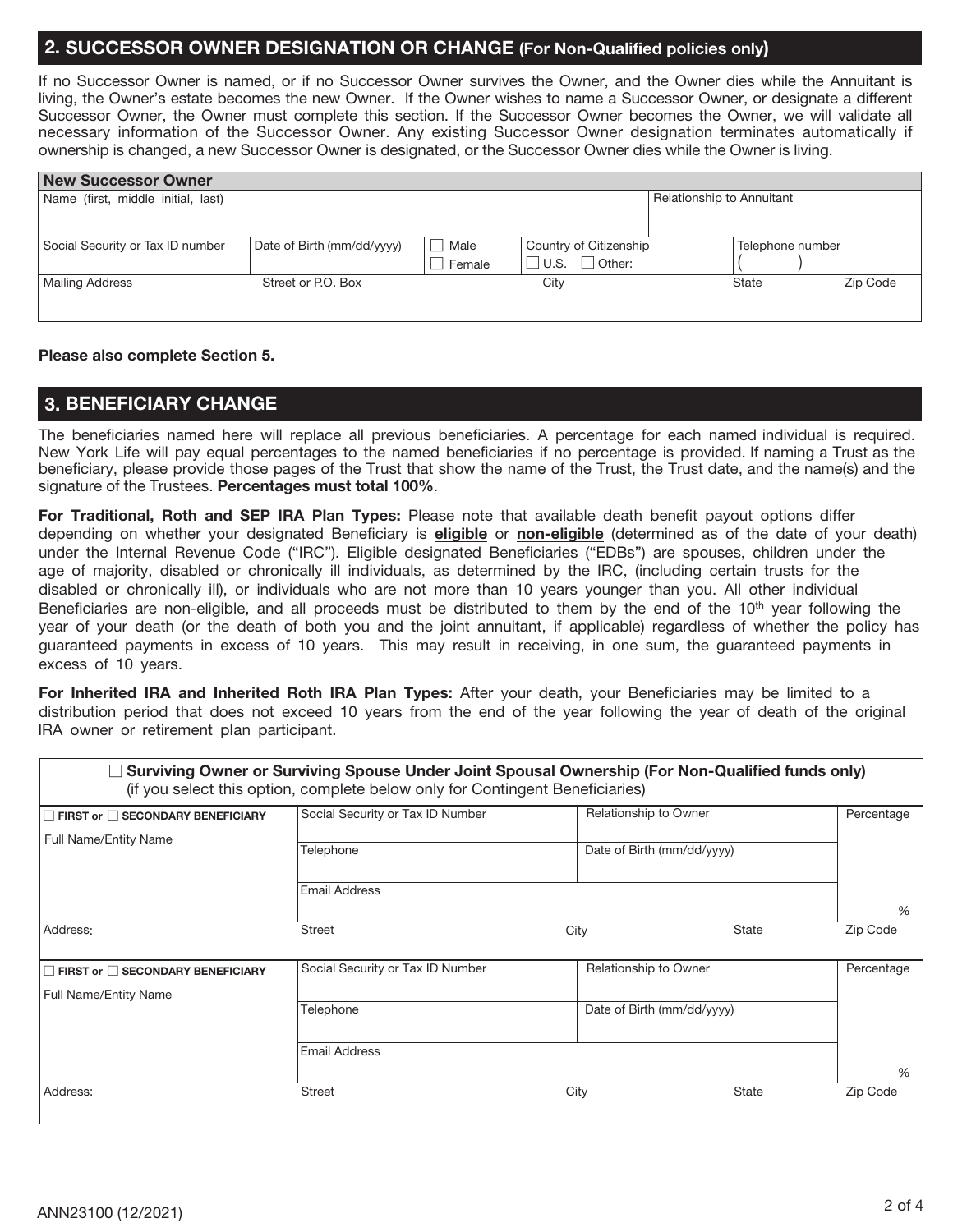### 3. BENEFICIARY CHANGE (continued)

| FIRST or SECONDARY BENEFICIARY | Social Security or Tax ID Number | Relationship to Owner      |              | Percentage |
|--------------------------------|----------------------------------|----------------------------|--------------|------------|
| <b>Full Name/Entity Name</b>   |                                  |                            |              |            |
|                                | Telephone                        | Date of Birth (mm/dd/yyyy) |              |            |
|                                |                                  |                            |              |            |
|                                | <b>Email Address</b>             |                            |              |            |
|                                |                                  |                            |              | %          |
| Address:                       | <b>Street</b>                    | City                       | State        | Zip Code   |
|                                |                                  |                            |              |            |
| FIRST or SECONDARY BENEFICIARY | Social Security or Tax ID Number | Relationship to Owner      |              | Percentage |
| <b>Full Name/Entity Name</b>   |                                  |                            |              |            |
|                                | Telephone                        | Date of Birth (mm/dd/yyyy) |              |            |
|                                |                                  |                            |              |            |
|                                | <b>Email Address</b>             |                            |              |            |
|                                |                                  |                            |              | %          |
| Address:                       | <b>Street</b>                    | City                       | <b>State</b> | Zip Code   |

#### Please also complete Section 6.

### 4. AGENT/BROKER DEALER REMOVAL (Required for Custodial to Individual Ownership Changes)

□ By checking this box, you are requesting to remove the agent and broker dealer from your policy. Your policy will be listed under a New York Life House Account and only authorized parties on file will be able to obtain policy specific information. If you would like to add a new agent and broker dealer to your policy, submit a completed Agent/Broker Dealer Change form (AGBDFORM).

# 5. ADDITIONAL INFORMATION